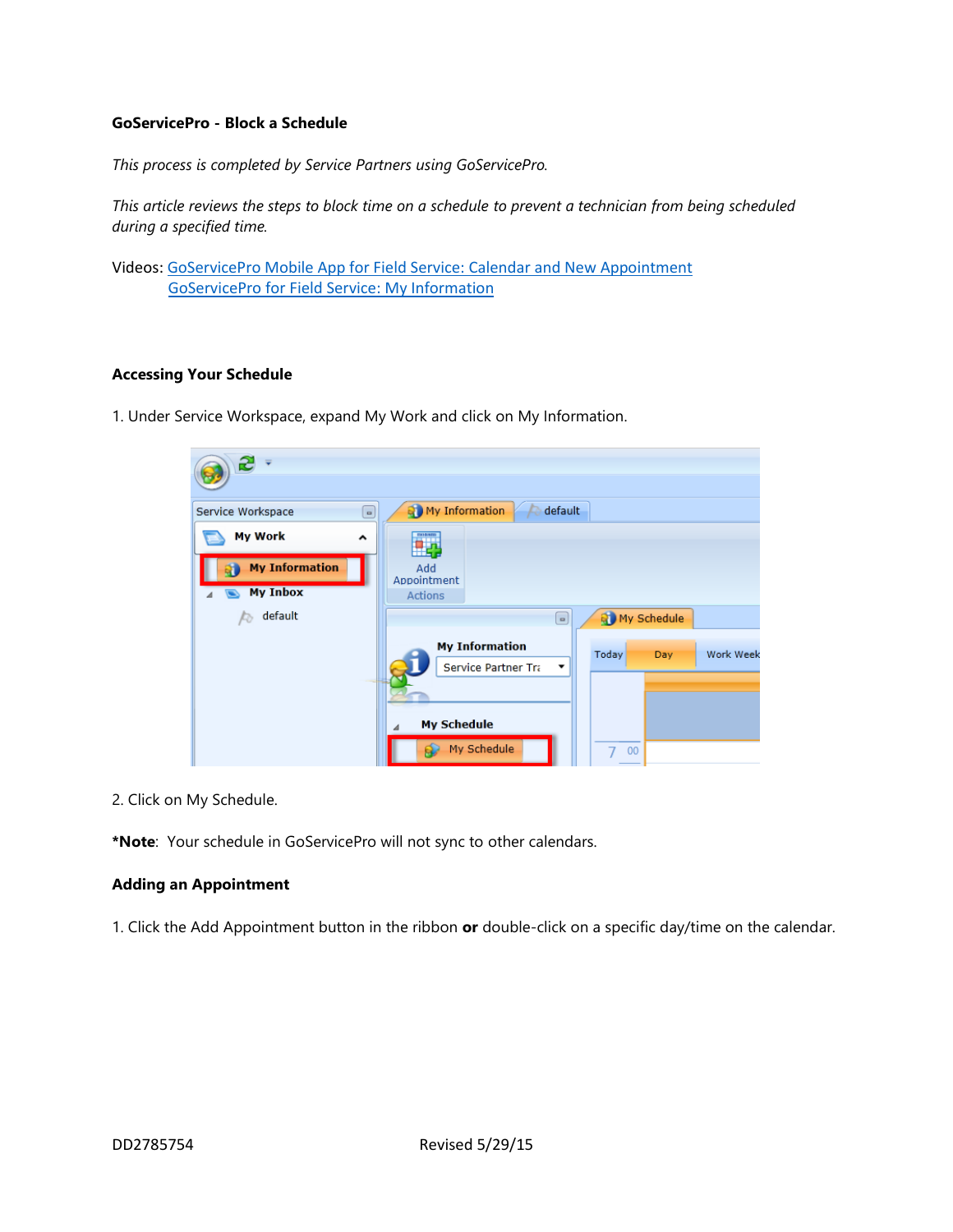| $\Box$      | My Information<br>default            |  |
|-------------|--------------------------------------|--|
| mation<br>ĸ | Add<br>Appointment<br><b>Actions</b> |  |
|             | $\Box$                               |  |

2. Enter appropriate information in the Subject field (required).

**\*Note:** Information entered in the Subject field will not be visible on the calendar appointment.

| <b>Edit Appointment</b><br>$\circ$ 0<br>-23 |                                          |                              |  |
|---------------------------------------------|------------------------------------------|------------------------------|--|
|                                             |                                          |                              |  |
|                                             |                                          |                              |  |
| Subject *                                   | Weekly meeting with Supervisor           |                              |  |
| Resource                                    | service1<br>Type                         | <b>Internal Meeting</b><br>▼ |  |
| Location                                    | Importance<br>DAKTRONICS SERVICE PARTNER |                              |  |
|                                             |                                          |                              |  |
| Start Time *                                | 10:15 AM<br>5/18/2015<br>m               | All Day Event                |  |
| End Time *                                  | 11:15 AM<br>E<br>5/18/2015               |                              |  |
| Duration                                    | $0$ Day(s) $01:00$                       |                              |  |
| Appointment Notes                           |                                          |                              |  |
| <b>Supervisor Meeting</b>                   |                                          |                              |  |
|                                             | <b>SaveAndClose</b><br>Cancel            |                              |  |

3. Select the type of appointment from the Type dropdown menu.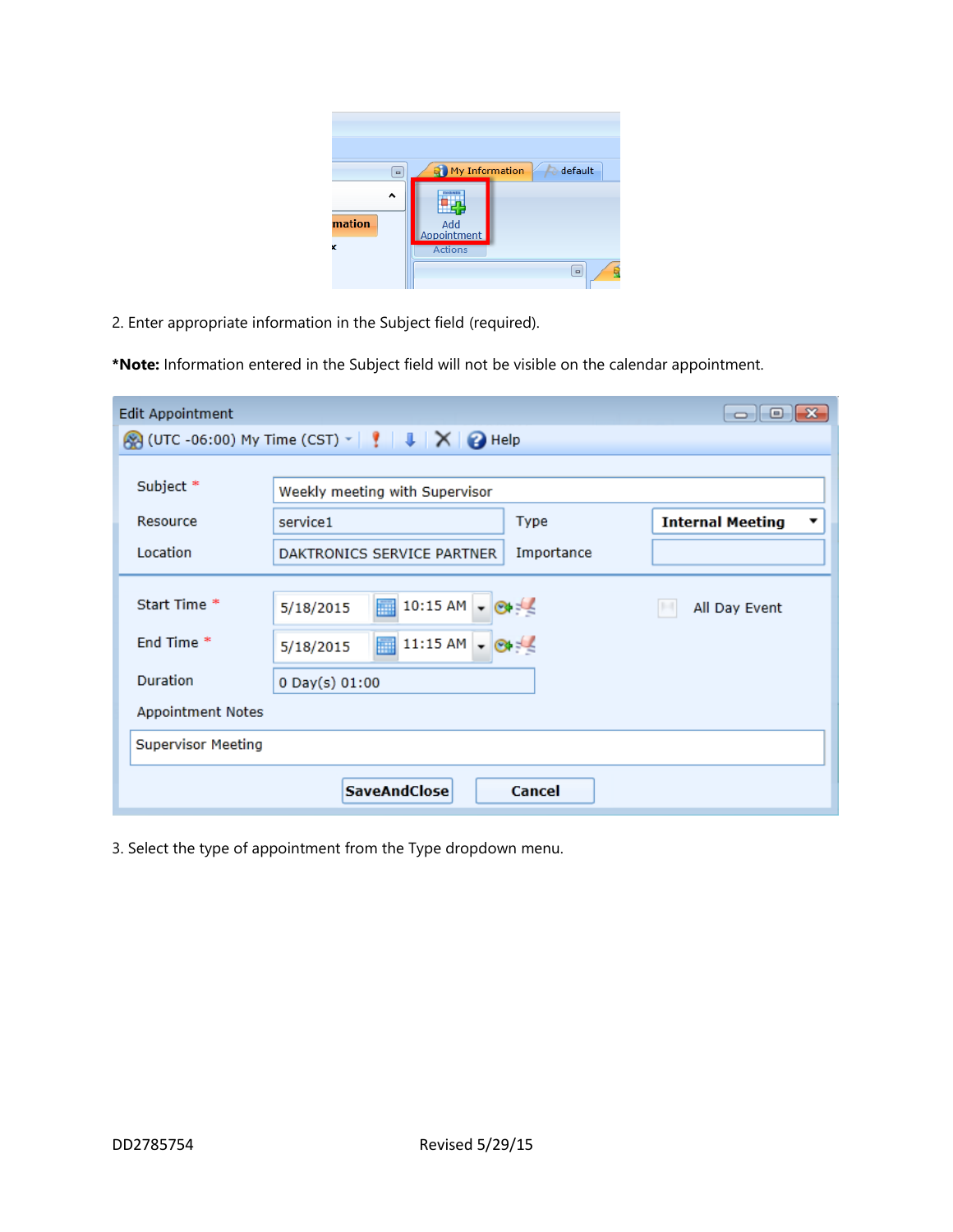| <b>Type</b>     |                              |                         |  |
|-----------------|------------------------------|-------------------------|--|
| Importance<br>R |                              | <b>Customer Meeting</b> |  |
|                 | <b>Internal Conf Call</b>    |                         |  |
| $\frac{1}{2}$   | All Day Eve Internal Meeting |                         |  |
|                 | <b>Funeral</b>               |                         |  |
|                 | <b>PTO</b>                   |                         |  |
|                 | Sales Call                   |                         |  |
|                 | STO                          |                         |  |

- 4. Update the Start and End Times via the Calendars and Time field dropdowns.
- 5. Enter optional notes in the Appointment Notes field at the bottom of the window for visibility on the appointment.
- 6. Click the Save and Close button.
- 7. Items on your schedule are **color coded** based on the Type:
	- Customer Meeting = GOLD
	- Internal Conference Call = GREEN
	- Internal Meeting = GREEN
	- Funeral = BLACK
	- PTO (Paid Time Off) = GREY
	- Sales Call = GREEN
	- STO (Student Time Off unpaid) = GREEN
	- Work Order = BROWN

| My Schedule |                  |                                  |                                                          |                                  |                                                                  |
|-------------|------------------|----------------------------------|----------------------------------------------------------|----------------------------------|------------------------------------------------------------------|
| Today       | Work Week<br>Day | $\bullet$<br>Month<br>Week       | 5/28/2015                                                | ■≤⊙                              |                                                                  |
|             | May 25           | May 26                           | May 27                                                   | May 28                           | <b>May 29</b>                                                    |
|             |                  | <b>PTO - Vacation DAKTRONICS</b> |                                                          |                                  |                                                                  |
|             |                  |                                  |                                                          |                                  |                                                                  |
|             |                  |                                  |                                                          |                                  |                                                                  |
| 00          |                  |                                  | 7:00 AM<br>658785-1 TEST<br><b>CUSTOMER - 2 - Normal</b> | 7:30 AM Sales Call - DAKT        | 7:00 AM Funeral -<br><b>DAKTRONICS SERVICE</b><br><b>PARTNER</b> |
| 00<br>8     |                  |                                  | - Planned Service -                                      | 8:00 AM                          |                                                                  |
|             |                  |                                  | <b>Proactive Visit@TEST</b><br><b>CUSTOMER</b>           | <b>Internal Conf Call - DAKT</b> |                                                                  |
| 00<br>Q     |                  |                                  | SubCase#:658785-1 -<br><b>TEST CUSTOMER -</b>            |                                  |                                                                  |
|             |                  |                                  | <b>Proactive Visit</b>                                   | 9:30 AM Customer Meetir          |                                                                  |
| 00<br>10    |                  |                                  | <b>TEST CUSTOMER</b>                                     |                                  |                                                                  |

#### **Access Work Order**

1. Locate a Work Order on the calendar during the scheduled day/time.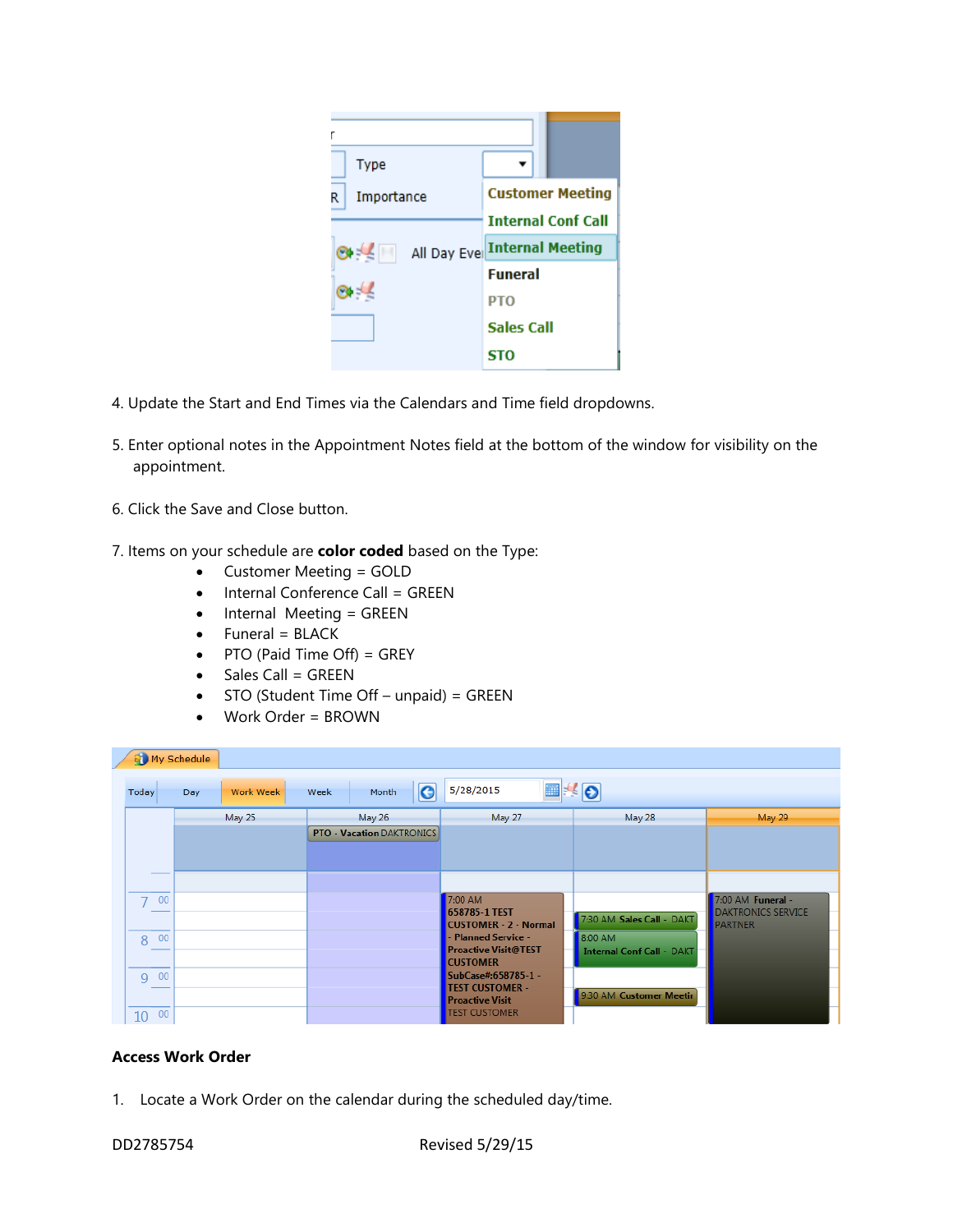- 2. Double-click to open Work Order.
- 3. This is a great tool for accessing your previously closed Work Orders!

## **Edit a Scheduled Item**

- 1. Double-click on an appointment to edit or select the appointment on the calendar and click the Edit Appointment button in the ribbon.
- 2. Make updates.
- 3. Click the Save and Close button.



# **Deleting a Scheduled Item**

- 1. Select the item to be deleted by clicking on the schedule block on the calendar.
- 2. Click the Delete Appointment button in the ribbon.
- 3. Click OK on the Appointment Deleted Successfully pop-up.

## Accessing a Schedule by Proxy (For Supervisor Use ONLY)

1. Under Service Workspace, expand Administration and select Employees.

2. From the Employees tab in your workspace, search and select the appropriate employee by clicking on the hyperlink in the First Name field.

3. Click Schedule.